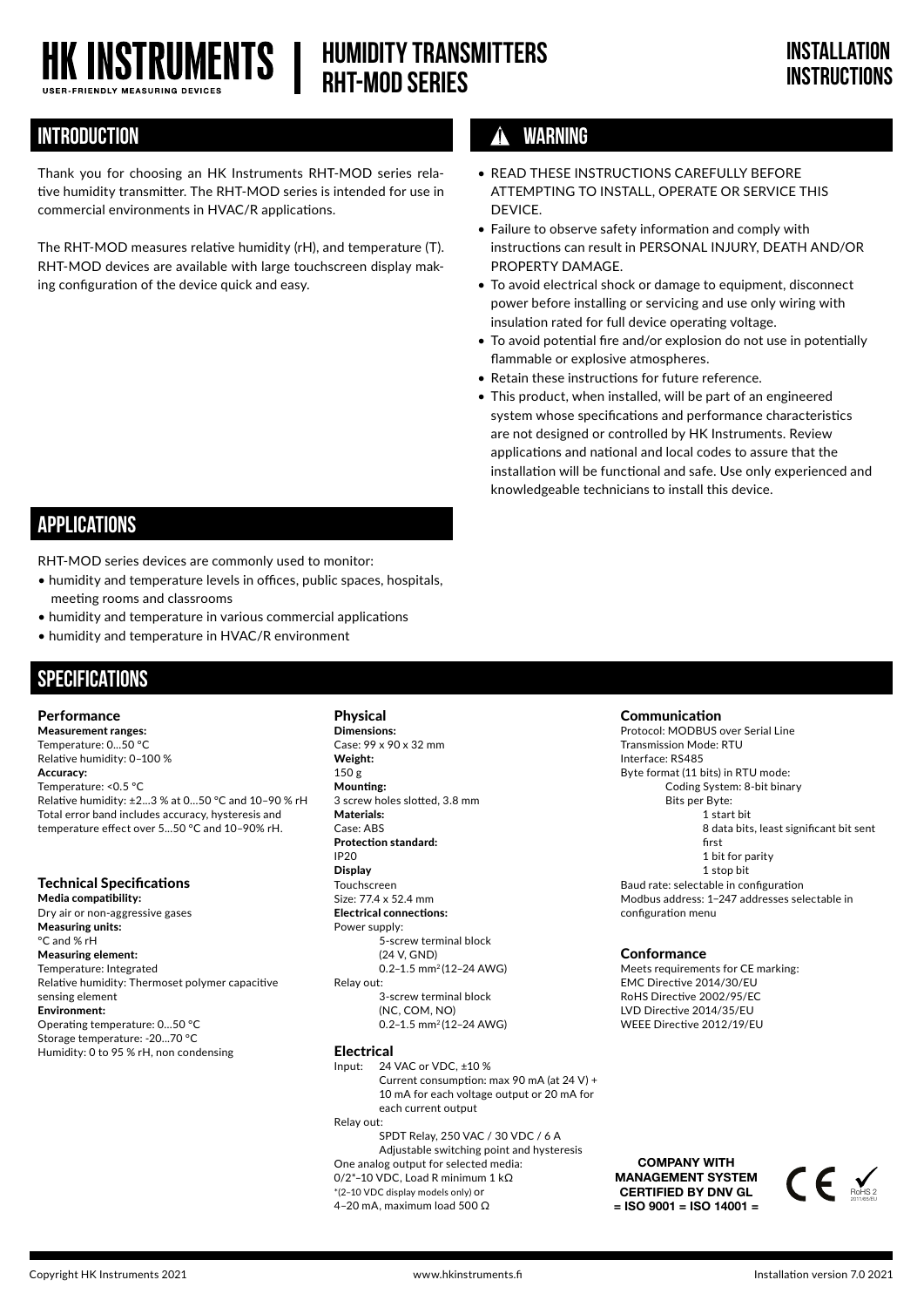## **SCHEMATICS**



## **DIMENSIONAL DRAWINGS**





## **INSTALLATION**

- 1) Mount the device in the desired location (see step 1).
- 2) Route the cables and connect the wires (see step 2).
- 3) The device is now ready for configuration.

 $\sqrt{ }$ WARNING! Apply power only after the device is properly wired.

## **STEP 1: MOUNTING THE DEVICE**

1) Select a mounting location on the wall at 1.2–1.8 m (4–6 ft) above the floor and at least 50 cm (20 in) from the adjacent wall. Do not block device air vents from any direction and leave atleast 20 cm (8 in) gap to other devices. Locate the unit in an area with good ventilation and an average temperature, where it will be responsive to changes to the room conditions. The RHT-MOD should be mounted on a flat surface.

Do not locate the RHT-MOD where it can be affected by:

- Direct sunlight
- Drafts or dead areas behind doors
- Radiant heat from appliances
- Concealed pipes or chimneys
- Outside walls or unheated / uncooled areas
- 2) Use the device as a template and mark the screw holes.
- 3) Mount the wall plate with screws.
- Incorrect installation may cause a shift in temperature output
- Secure the lid with a locking screw, if the relay is connected to the mains power



### Figure 1b - Mounting orientation

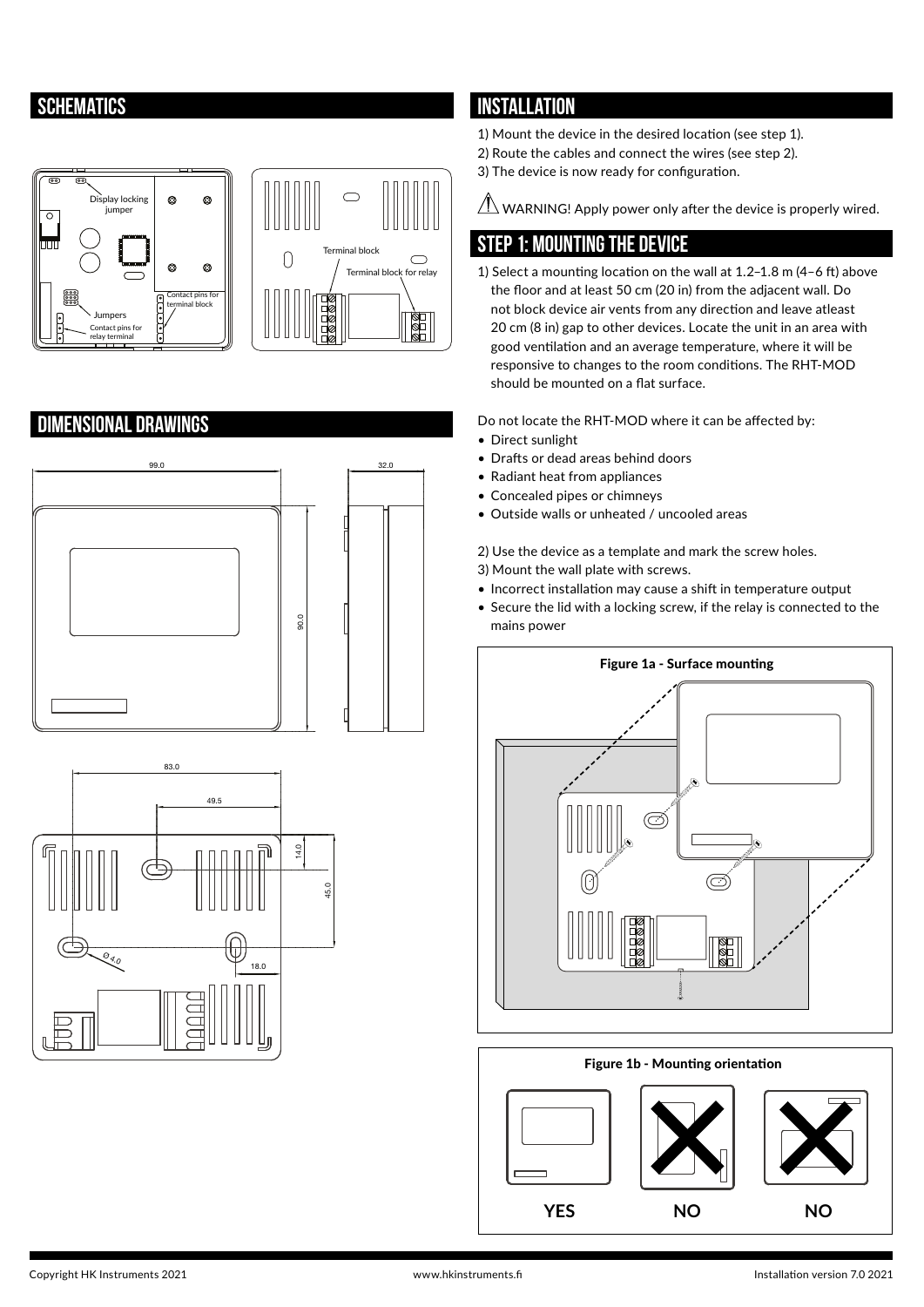## **STEP 2: WIRING DIAGRAMS**

#### CAUTION!

- For CE compliance, a properly grounded shielding cable is required.
- Use copper wire only. Insulate or wire nut all unused leads.
- Supply a separate cable for relay and signal out when using line voltage to power the relay.
- Any wiring may carry the full operating line voltage current based on field installation. The cover locking screw must be installed if the line voltage is supplied to the relay.
- Care should be used to avoid electrostatic discharge to the device.
- This unit has configuration jumpers. You may need to reconfigure this device for your application.
- 1) Route the cables through the square opening in the back plate or for surface wiring select a knockout on the top or bottom of the wall plate, as shown in Figure 2a.
- 2) Connect the wires as shown in Figure 2b and 2c.



## **WIRING DIAGRAMS CONTINUED**

#### Figure 2b - Wiring diagram: Power input & signal output



NOTE! When using long connection wires it may be necessary to use a separate GND wire for voltage output current to prevent measurement distortion. The need for an extra GND wire depends on the cross section and length of the used connection wires. If long and/or small cross section wires are used, supply current and wire resistance may generate a voltage drop in the common GND wire resulting in a distorted output measurement.







## **STEP 3: CONFIGURATION**

Configuration of the RHT-MOD series device consists of:

- 1) Configuring the jumpers (see step 4)
- 2) Configuration menu options. (Display versions only. See the user manual for further details)

## **STEP 4: Jumper settings**



1) Configuration of the output modes:

Select the output mode, current (4–20 mA) or voltage (0–10 V), by installing jumpers as shown in Figure 4.

To select 2–10 V output mode on a display version of the device: First, select 0–10 V output by jumper, then change the voltage (V) output from 0–10 V to 2–10 V via the configuration menu. Please see the user manual for more details.